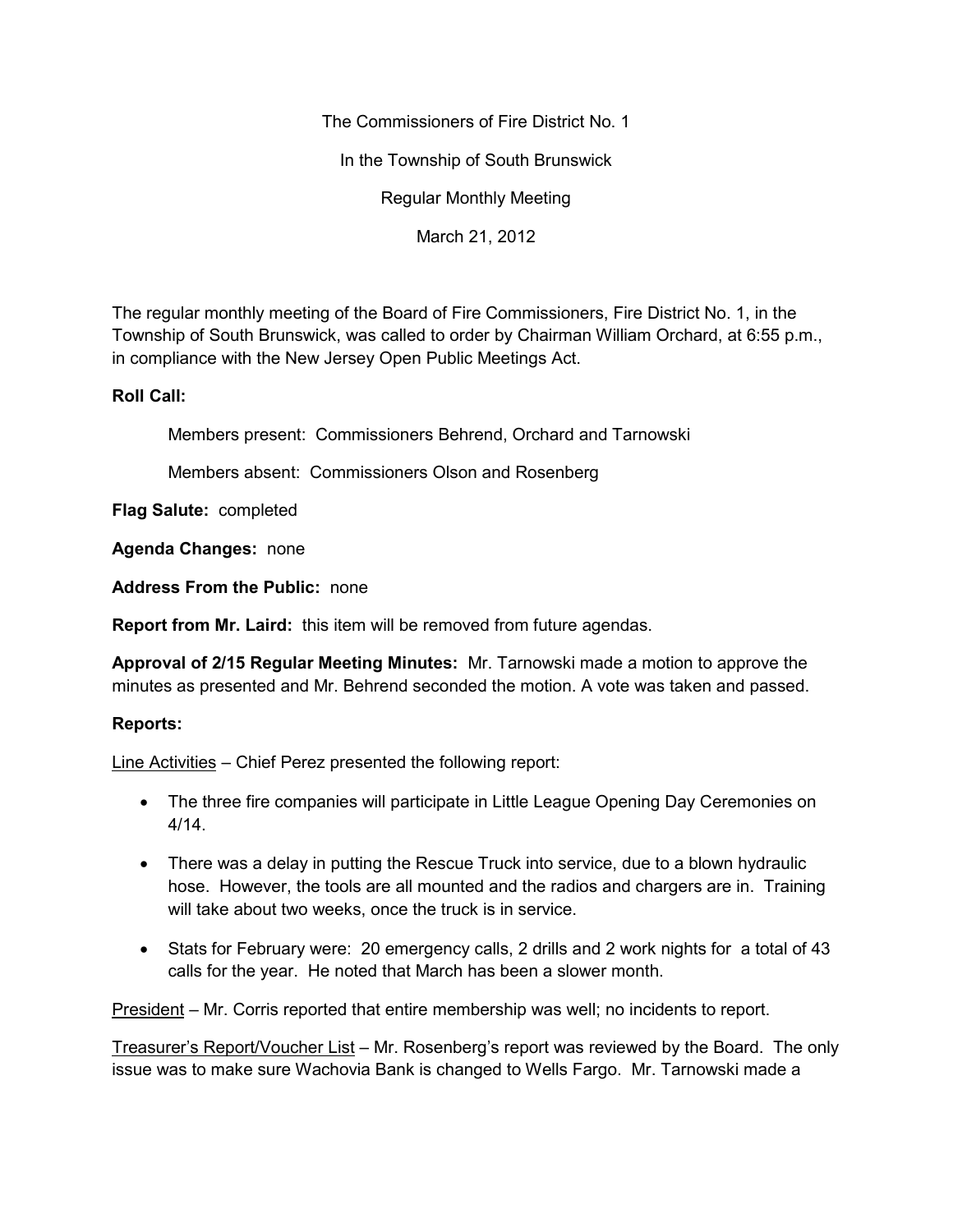motion to accept the Report and the Voucher List as presented, Mr. Behrend seconded the motion. A vote was taken and passed.

Secretary's Report –none

Fire Coordinator - Mr. Perez reported the following:

- All apparatus is in service except the Rescue Truck, as previously discussed.
- The Fire District Audit was completed and well pretty well.
- ISO (Insurance Services Office) will be conducting an audit of the District to determine insurance rates for the residents of the District. He will meet with them on 4/12 to provide the necessary documentations. Mr. Orchard stated that the higher the rating, the more chance homeowners insurance will go down.
- $\bullet$  He will be on vacation from  $3/31 4/9$ .

Chairman – Mr. Orchard reported the following:

- Thanks to Mr. Perez and Mr. Corris for their help in correcting two minor OSHA violations. The Fire Company is now compliant.
- A thank you card was received from Kris and Bernadette Olson for the fruit basket.
- He and Messrs. Rosenberg and Perez met with the Auditors regarding the Fire District Audit. Two questions must be answered by the Board before the Audit can be completed.
	- 1. There is a decreased of approximately \$100K the 2010 and 2011 audits. Mr. Perez and Mr. Rosenberg researched the discrepancy and attributed the difference to the \$100K given to the Fire Company for upgrades to the building for fire response purposes. The Commissioners were agreeable to the explanation.
	- 2. District Liabilities increased from 2010 to 2011. This was caused by the acquisition of the Rescue Truck. The Commissioners were agreeable to this explanation also.

## Standing Committee Reports –

*Fire Company Liaison –* Mr. Behrend had nothing to report.

*Rescue Squad Liaison –* Mr. Tarnowski had nothing to report.

*Public Relations -* Mr. Behrend reported that the Newsletter is in the process and should be ready to go within the next week. Mr. Orchard stated that there had been a discussion as to eliminating the Spring Newsletter and just go with the Fall Newsletter. The reason for this consideration is that the District received a hefty insurance bill, which could be off-set by using these PR funds. The Commissioners agreed to this change.